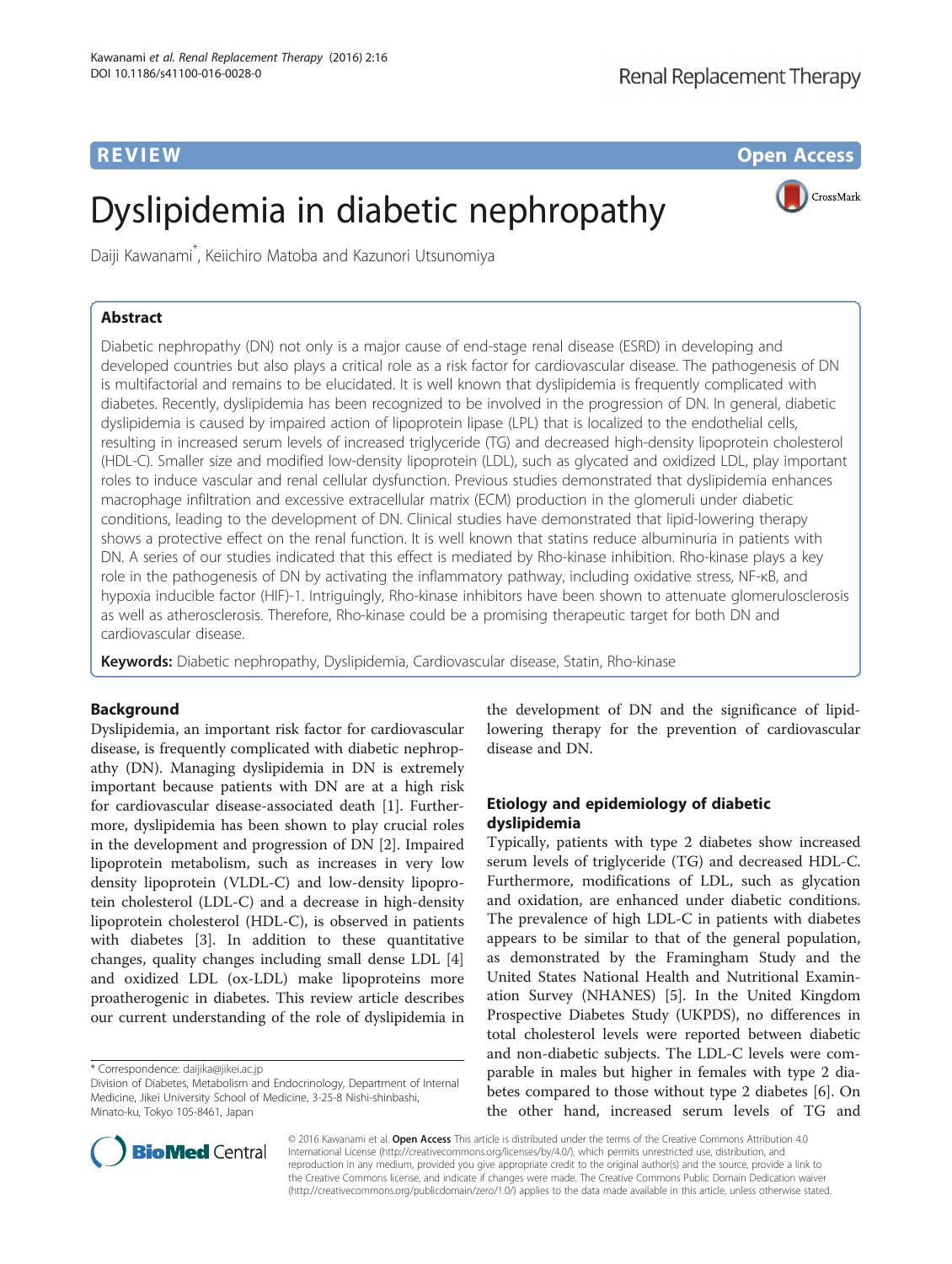decreased HDL-C were reported in diabetic patients in these studies. In the Framingham Study, an elevation in serum was observed in 19 % of males and 17 % of females with type 2 diabetes, whereas it was observed in 9 % of males and 8 % of females in non-diabetic subjects [[7\]](#page-6-0). In the UKPDS, 50 % of patients with type 2 diabetes had high serum levels of TG [\[6](#page-6-0)]. The Heart Protection Study (HPS) showed that the prevalence of low HDL-C was higher in diabetic individuals (21 % in males and 25 % in females) compared to non-diabetic individuals (12 % in males and 10 % in females) [[8\]](#page-7-0).

#### Lipid metabolism in diabetes and DN

As described above, dyslipidemia in diabetes is characterized by an increase in VLDL, LDL, and TG and a decrease in HDL [[9\]](#page-7-0). Under the diabetic milieu, hormonesensitive lipase is activated, which results in the release of free fatty acid (FFA) from the adipose tissue. The flux of FFA promotes hepatic triglyceride production, leading to excessive apoB and VLDL synthesis [\[9](#page-7-0)]. In addition, lipoprotein lipase (LPL) activity is suppressed under the condition of insulin resistance [[10](#page-7-0)]. These changes result in an increase in the serum levels of TG and remnant particles. Apolipoprotein (apo) B48, a major component of chylomicron, is also increased in diabetes, suggesting an accumulation of chylomicron remnants [[11\]](#page-7-0). It has been demonstrated that insulin resistance is aggravated along with the progression of DN, even in the early stage of microalbuminuria [\[12](#page-7-0)]. An elevation in the serum levels of apoC-III, an inhibitor of LPL, is also observed in subjects with DN [[3\]](#page-6-0).

It has been reported that the serum level of apoB100 is increased in DN [\[13](#page-7-0)]. ApoB100 is synthesized in the liver and transferred into VLDL or LDL particles at one molecule per particle. Therefore, a high serum level of apoB100 indicates an increment in the number of VLDL and LDL particles.

Cholesteryl ester transfer protein (CETP) mediates exchange of cholesteryl ester and TG. CETP activity is regulated by apoC-I, a physiological CETP inhibitor. Recently, Bouillet et al. demonstrated that apoC-I's ability to inhibit CETP activity is impaired in diabetic patients [[14](#page-7-0)], which is explained by glycation of apoC-I [[14\]](#page-7-0). Furthermore, it has been shown that the CETP levels are increased in ESRD patients, although the precise mechanism remains unknown [[15](#page-7-0), [16\]](#page-7-0). VLDL receives cholesteryl ester from HDL and transfers TG to HDL by CETP. As a consequence, the amount of cholesterol-rich VLDL remnant particles and cholesteroldepleted HDL particles are increased. TG-rich HDL can be hydrolyzed by LPL or hepatic TG lipase (HTGL), thereby becoming lipid-poor HDL which is filtered by the glomeruli and degraded in renal tubular cells [[4\]](#page-6-0). Insulin has been shown to play an important role in the production of apoA-I, which is a major apolipoprotein of HDL [\[17](#page-7-0), [18](#page-7-0)]. As such, reduced insulin action is potentially involved in the low HDL levels in type 2 diabetes, especially complicated with DN. Furthermore, inflammatory cytokines including tumor necrosis factor (TNF)- $\alpha$  have been shown to inhibit the production of apoA-I and HDL [[17\]](#page-7-0). Nevertheless, the mechanism underlying low HDL in diabetes is complicated and remains unclear.

Ox-LDL is a well-known atherogenic lipoprotein that is modified by oxidation [\[4](#page-6-0)]. Recently, small dense LDL is recognized as another important atherogenic lipoprotein due to its potent oxidative property. The serum level of small dense LDL is increased in insulin resistance and diabetes [[3\]](#page-6-0). Of note, the serum level of small dense LDL is reportedly elevated in patients with DN [[3\]](#page-6-0), which may be associated with an increased risk for cardiovascular disease in DN.

#### Impairment of the renal function by lipids

It has been recognized that lipid nephrotoxicity is involved in the development of DN since the 1970s [\[19](#page-7-0)]. Previous studies have shown that dyslipidemia facilitates glomerulosclerosis under diabetic conditions. Dyslipidemia complicated with diabetes has been shown to be involved in the development of DN. We have previously demonstrated that hypercholesterolemia exaggerates albuminuria in diabetic rats [[20\]](#page-7-0). From a mechanistic standpoint, this was the first report to demonstrate the involvement of macrophage infiltration into the glomeruli in the progression of DN [\[20](#page-7-0)]. Furthermore, excessive extracellular matrix (ECM) production was found in the glomeruli of diabetic LDL receptor-deficient mice [[21\]](#page-7-0). Finally, lipid-lowering therapy has been shown to improve glomerulosclerosis in the Zucker rat, a model of diabetes complicated with dyslipidemia [[22](#page-7-0)]. Mesangial cells and glomerular epithelial cells (podocytes) have been shown to express receptors for TG-rich lipoproteins (TGRLs) [\[23](#page-7-0)–[26\]](#page-7-0). TGRLs stimulate inflammatory pathways via the secretion of proinflammatory cytokines such as TNF-α, transforming growth factor (TGF)-β, and interleukin (IL)-6 [\[27](#page-7-0)], which results in the production of reactive oxygen species (ROS), leading to excessive ECM production. It has also been reported that ROS itself potentiates TGF-β-mediated signaling, which may cause a vicious cycle in the process of excessive ROS and ECM production [[2,](#page-6-0) [28](#page-7-0)]. Ox-LDL binds to scavenger receptors in mesangial cells and podocytes [[29, 30\]](#page-7-0), thereby increasing ECM production as well as chemokine production, such as monocyte chemoattractant protein (MCP)-1 which induces monocyte migration toward the glomeruli and results in macrophage infiltration [\[31](#page-7-0)]. Macrophages become foam cells through the uptake of ox-LDL and facilitate the inflammatory pathway.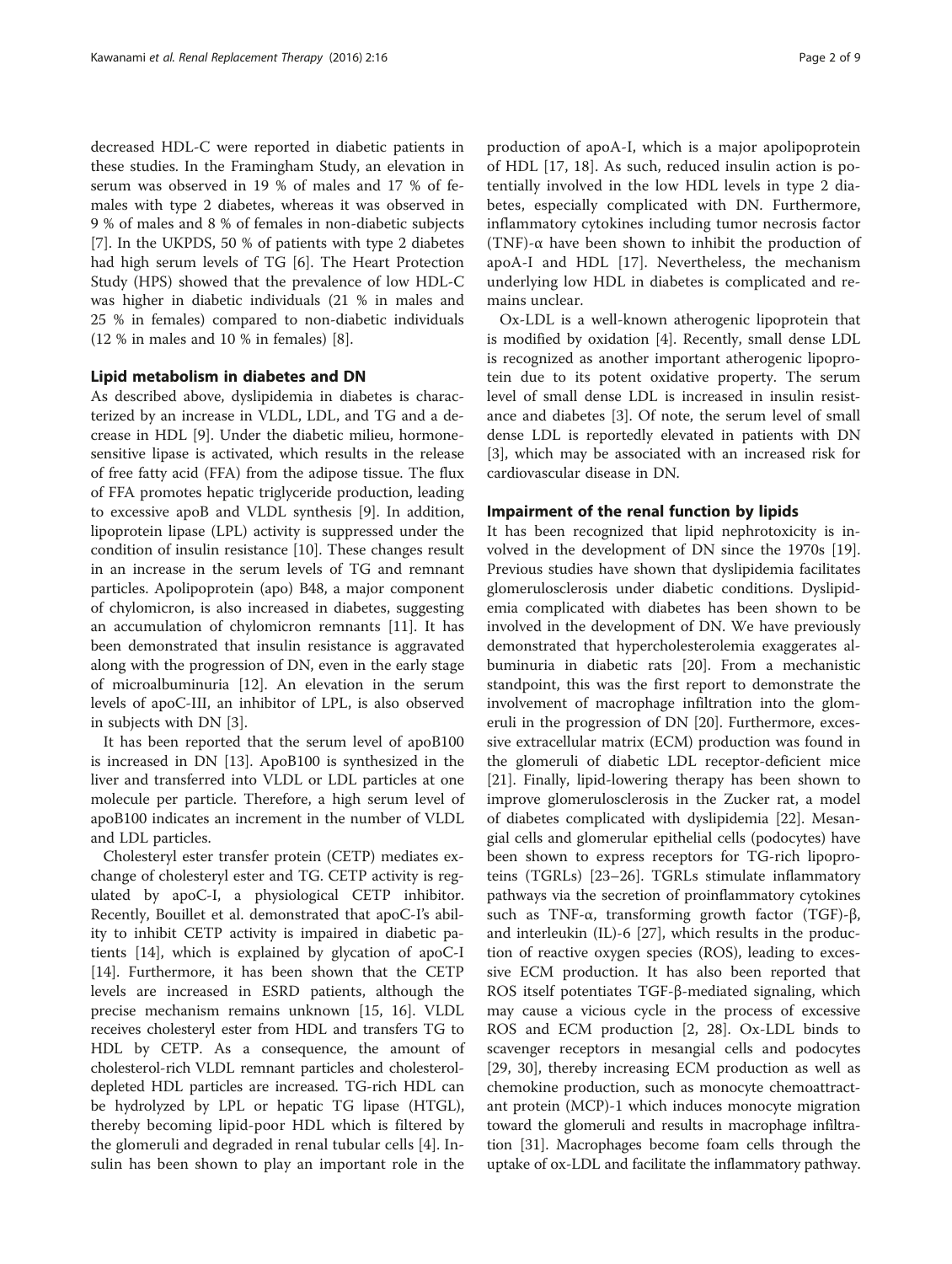Several factors, including sterol regulatory element binding protein (SREBP)-1 and Toll-like receptor (TLR) 4, have been shown to mediate lipid nephrotoxicity [[32](#page-7-0), [33](#page-7-0)]. The expression of SREBP-1, an important regulator of cellular lipid synthesis [\[34\]](#page-7-0), is upregulated in STZ-induced diabetic rats. Interestingly, the progression of DN is inhibited in SREBP-1-deficient mice. The development of DN is also inhibited in TLR4 deficient mice fed a high-fat diet [[32](#page-7-0), [33](#page-7-0)].

Another mechanism by which TGRLs induce glomerulosclerosis is disruption of the endothelial cell glycocalyx [[2\]](#page-6-0). The glycocalyx is composed of proteoglycans, glycoproteins and glycosaminoglycans and located at the interface between the lumen and endothelial surface [[35\]](#page-7-0). The glycocalyx maintains the endothelial function and regulates glomerular permeability depending on the size and charge of the solute [\[2](#page-6-0)]. It has been reported that the volume of systemic glycocalyx was significantly lower in patients with type 1 diabetes than in agematched control individuals [[36\]](#page-7-0). More interestingly, patients with microalbuminuria showed lower volumes of systemic glycocalyx compared to those without microalbuminuria [\[36](#page-7-0)], suggesting that disruption of the glycocalyx may cause alterations in glomerular permeability, leading to albuminuria.

Glycation of LDL has been shown to be involved in the development of DN. Glycated LDL is a modified LDL which is generated by non-enzymatic binding of AGE-moieties as ligands including glycated LDL, thereby inducing inflammatory and fibrotic responses [\[38](#page-7-0)]. Taken together, abnormal changes in the quantity and quality of lipoproteins occur in DN, which in turn coordinately promote impairment of the renal function in diabetes (Fig. 1).

## Significance of lipid-lowering therapy in DN Statins and Rho-kinase

A significant body of evidence has shown the efficacy and usefulness of statins in the management of DN through its pleiotropic effects beyond lipid-lowering effects [\[39, 40](#page-7-0)]. Our previous study was the first report to demonstrate a favorable effect of statins on the reduction of albuminuria in patients with type 2 diabetes [\[41](#page-7-0)]. Several studies including the Greek Atorvastatin and Coronary Heart Disease Evaluation (GREACE) [[42](#page-7-0)] and Pravastatin Pooling Project [[43](#page-7-0)] demonstrated that statins may be effective for maintaining the eGFR in patients with type 2 diabetes. In the Treating to New Target (TNT) study, atorvastatin increased the eGFR in patients with chronic kidney disease (CKD) [\[44](#page-7-0)]. Intriguingly, the Collaborative Atorvastatin Diabetes Study (CARDS) showed that atorvastatin improved the eGFR

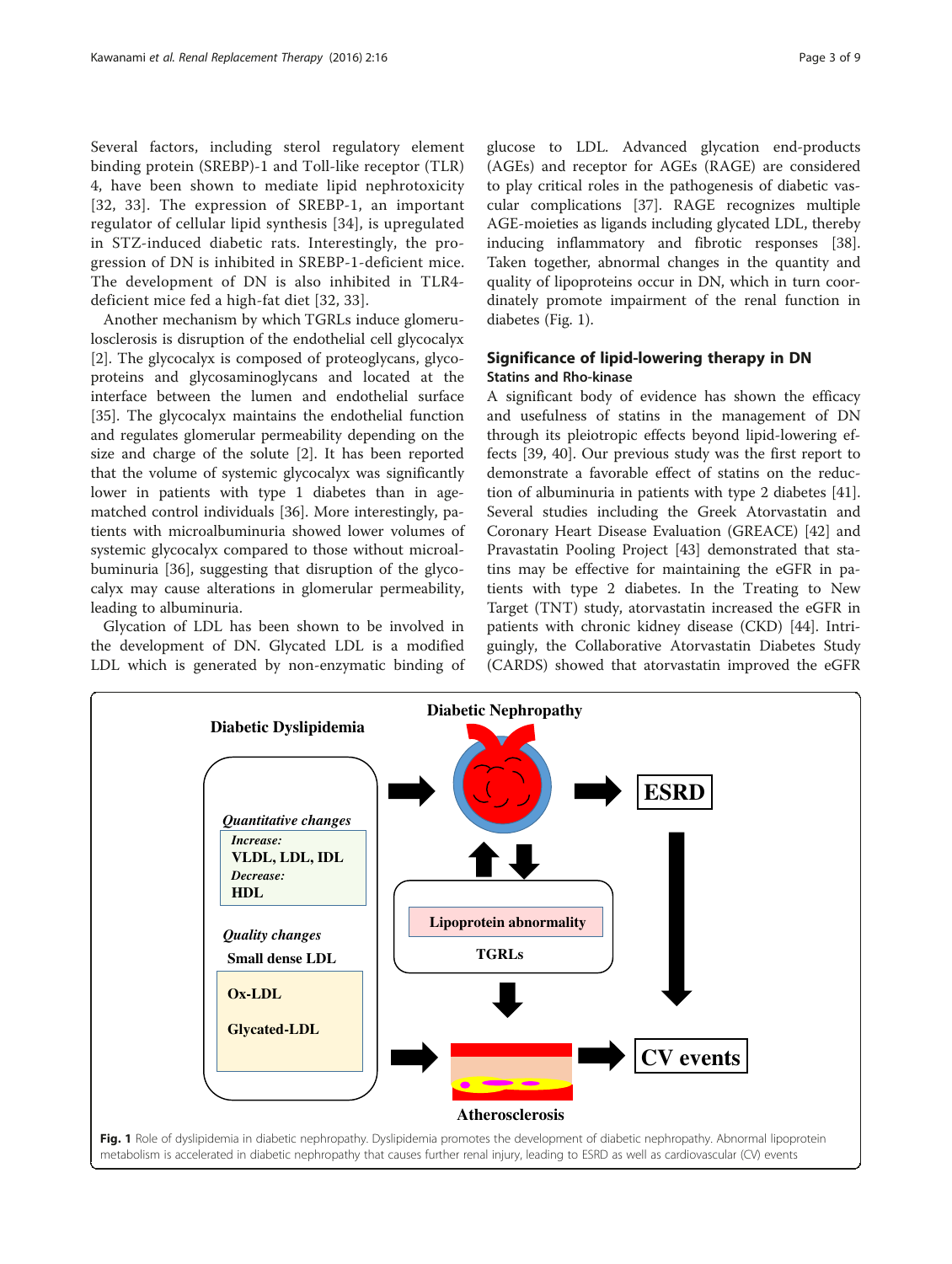in patients with diabetes, in particular, those with albuminuria [[45\]](#page-7-0). Thus far, many groups have focused on the mechanism whereby statins exhibit the renal protective effect.

It is known that statins downregulate small GTPbinding proteins and their downstream signaling pathways, including Rho/Rho-kinase activity [\[46\]](#page-7-0). The small GTP-binding protein Rho and its effector, Rhoassociated kinase (Rho-kinase), have been implicated as regulators of cell shape changes by rearrangements of the actin cytoskeleton [\[47\]](#page-7-0). Rho cycles between an inactive GDP-bound form and an active GTP-bound form in response to various stimuli. GTP-bound Rho activates its effector proteins (e.g., Rho-kinase) to initiate a downstream response [\[48](#page-7-0)–[50\]](#page-7-0) (Fig. 2). To bind GTP, Rho necessarily undergoes isoprenylation (geranylgeranylation), which enables Rho to anchor into the plasma membrane with a hydrophilic property. Statins inhibit the synthesis of isoprenoids (geranylgeranyl pyrophosphate and farnesyl pyrophosphate), intermediates of the cholesterol synthetic pathway, which results in the suppression of Rho activity (Fig. [3](#page-4-0)). Hence, we hypothesized that Rho/Rhokinase may be involved in the development of DN. We found that Rho/Rho-kinase activity is increased in the renal cortex of streptozotocin (STZ)-induced diabetic rats. Interestingly, fasudil, a specific Rho-kinase inhibitor, and fluvastatin ameliorated urinary excretion of albumin concomitantly with a reduction in urinary excretion of 8-hydroxy-2′-deoxyguanosine (8-OHdG), an oxidative stress marker [\[51](#page-8-0)], suggesting that fasudil improves DN through the reduction of oxidative stress. Indeed, the expression of NOX4 messenger RNA (mRNA), a catalytic subunit of renal NADPH oxidase, was suppressed in the

renal cortex of diabetic rats treated with fasudil. An additional mechanistic analysis revealed that the expression of TGF-β and connective tissue growth factor (CTGF) in the renal cortex of diabetic rats was attenuated with fasudil treatment [[51](#page-8-0)]. These findings indicate that the Rho/Rho-kinase pathway plays a key role in the development of DN. We further investigated the effect of Rhokinase inhibition on hypoxia inducible factor (HIF)-1α, a transcriptional factor which has been implicated in the pathogenesis of DN [[52\]](#page-8-0). Although HIF-1α was shown to be upregulated in the renal cortex of diabetic mice (db/db mice), Rho-kinase blockade attenuates HIF-1α induction and the subsequent fibrotic response under diabetic conditions [[53\]](#page-8-0). It was also suggested that this change in HIF-1 $\alpha$  was partly due to the regulation of proteasomal degradation of HIF-1α by Rho-kinase [[53\]](#page-8-0).

We next elucidated the role played by the Rho/Rhokinase pathway in macrophage infiltration into the glomeruli. TNF-α, a potent inflammatory cytokine which is involved in insulin resistance, induced the activation of Rho/Rho-kinase and the expression of MCP-1 in cultured mesangial cells. Y-27632, a specific inhibitor of Rho-kinase, attenuated TNF-α-induced MCP-1 expression, indicating that TNF-α stimulates MCP-1 production via a Rho/Rho-kinase-dependent pathway. This was also confirmed by a chemotaxis assay demonstrating that monocytic migration toward mesangial cells was suppressed by a Rho-kinase inhibitor [\[54](#page-8-0)]. The expression of macrophage colony-stimulating factor (M-CSF), another important chemotactic cytokine, was also induced by TNF-α via activation of Rho-kinase in cultured mesangial cells [\[55\]](#page-8-0). Small interfering RNA-mediated knockdown of ROCK1 and ROCK2, two isoforms of



in various cellular functions. Under diabetic conditions, the Rho/Rho-kinase pathway is activated. Transcription factors that are involved in inflammatory response (e.g., NF-κB, HIF-1) are regulated by Rho/Rho-kinase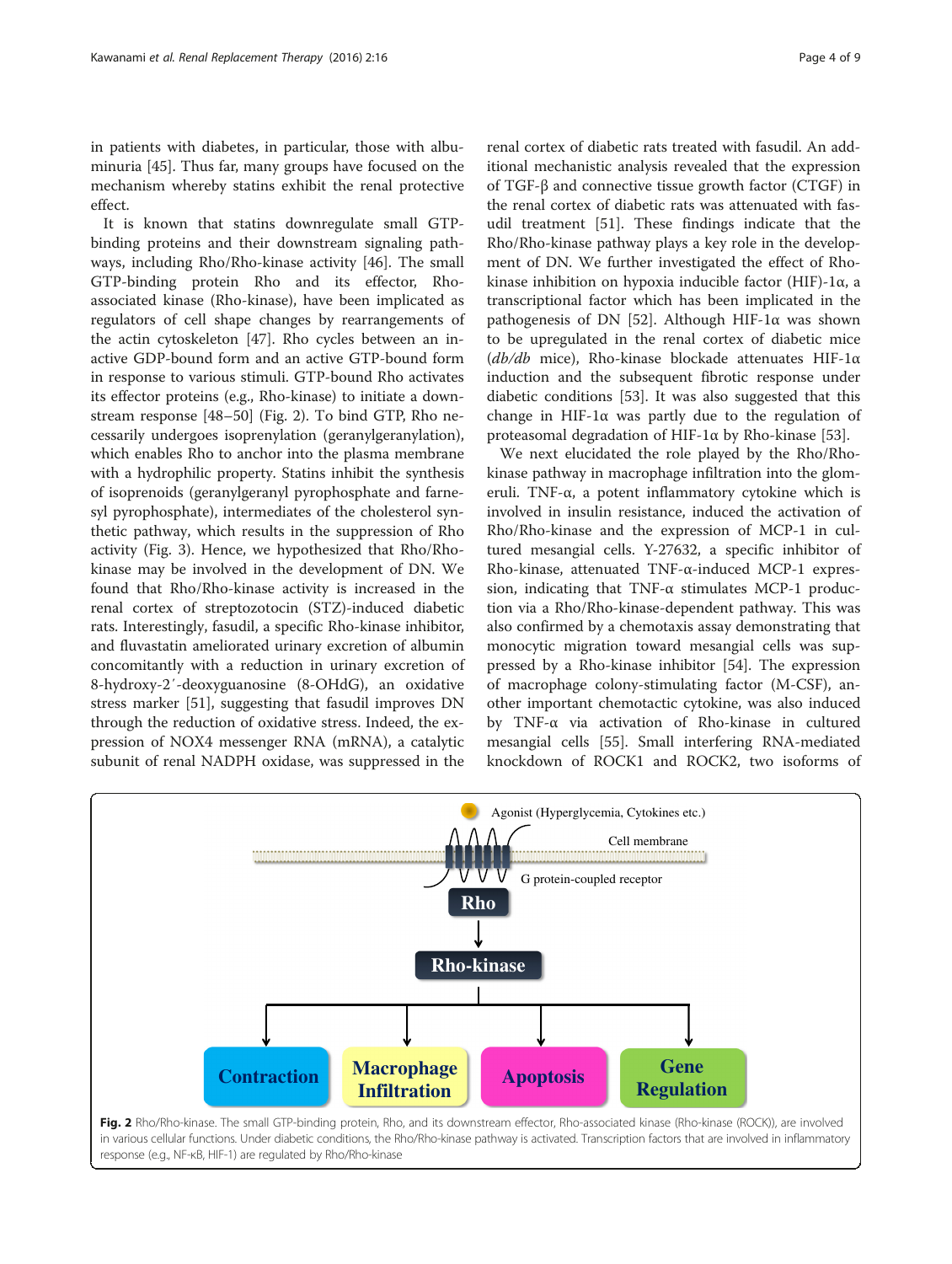<span id="page-4-0"></span>

Rho-kinase, indicated that both isoforms have a comparable contribution to the M-CSF expression in mesangial cells. Nuclear translocation and subsequent DNA binding of NF-κB RelA/p65 to the promotor site are critical steps for the transcriptional regulation of M-CSF. We found that TNF-α enhances nuclear translocation of RelA/p65 in cultured mesangial cells. Interestingly, Rhokinase inhibitor suppressed nuclear translocation of RelA/p65 and accordingly reduced the promoter activity of the NF-κB binding site [\[55](#page-8-0)]. This study provided new insight on the role of Rho-kinase, demonstrating that Rho-kinase may regulate intracellular translocation of transcriptional factors, likely through re-organization of actin stress fibers. Finally, we have shown that Rhokinase blockade attenuates other microvascular complications such as diabetic retinopathy [[56\]](#page-8-0) and neuropathy [[57\]](#page-8-0), as well as atherosclerosis [[58\]](#page-8-0). Importantly, the effect of Rho-kinase inhibitors on diabetic complications is independent of glucose and blood pressure [[51, 53](#page-8-0)]. These findings suggest that Rho-kinase could be a comprehensive therapeutic target that governs both microvascular and macrovascular complications.

A previous study showed that Rho-kinase inhibition attenuates dyslipidemia-mediated CKD [\[59\]](#page-8-0). The study investigated the effects of fasudil on spontaneously hypercholesterolemic (SHC) rats, an animal model of CKD. The rats developed proteinuria accompanied by Rho-kinase activation in the renal cortex. Intriguingly, fasudil significantly attenuated proteinuria in SHC rats.

Furthermore, the combination of fasudil and olmesartarn exaggerated this effect [\[59\]](#page-8-0). A mechanistic analysis revealed that fasudil inhibited the infiltration of macrophages into the glomeruli and podocyte injury, thereby exerting protective effects against dyslipidemia-mediated CKD [\[59](#page-8-0)]. It will be interesting to elucidate the relationship between Rho-kinase and dyslipidemia in DN in the future.

#### Fibrates

The mechanism by which fibrates ameliorate hypertriglyceridemia remains unknown; however, PPARα agonistic property is considered to play a role in the effects of fibrates. PPARα is expressed in the kidney and reported to possess a renal protective effect in a lipid-loweringindependent manner. The Fenofibrate Intervention and Event Lowering in Diabetes (FIELD) study demonstrated that fenofibrate suppresses the development and progression of DN [\[60\]](#page-8-0). Furthermore, the FIELD study revealed that long-term administration of fenofibrate retains the eGFR decline rate [\[61\]](#page-8-0). The Action to Control Cardiovascular Risk in Diabetes (ACCORD)-Lipid study investigated the effect of combination therapy with simvastatin and fenofibrate [[62\]](#page-8-0). Compared to the control group (simvastatin alone), the combination therapy group (simvastatin plus fenofibrate) significantly suppressed the development of both microalbuminuria and overt proteinuria in patients with type 2 diabetes [[62\]](#page-8-0). In this study, 47.4 % of the type 2 diabetic participants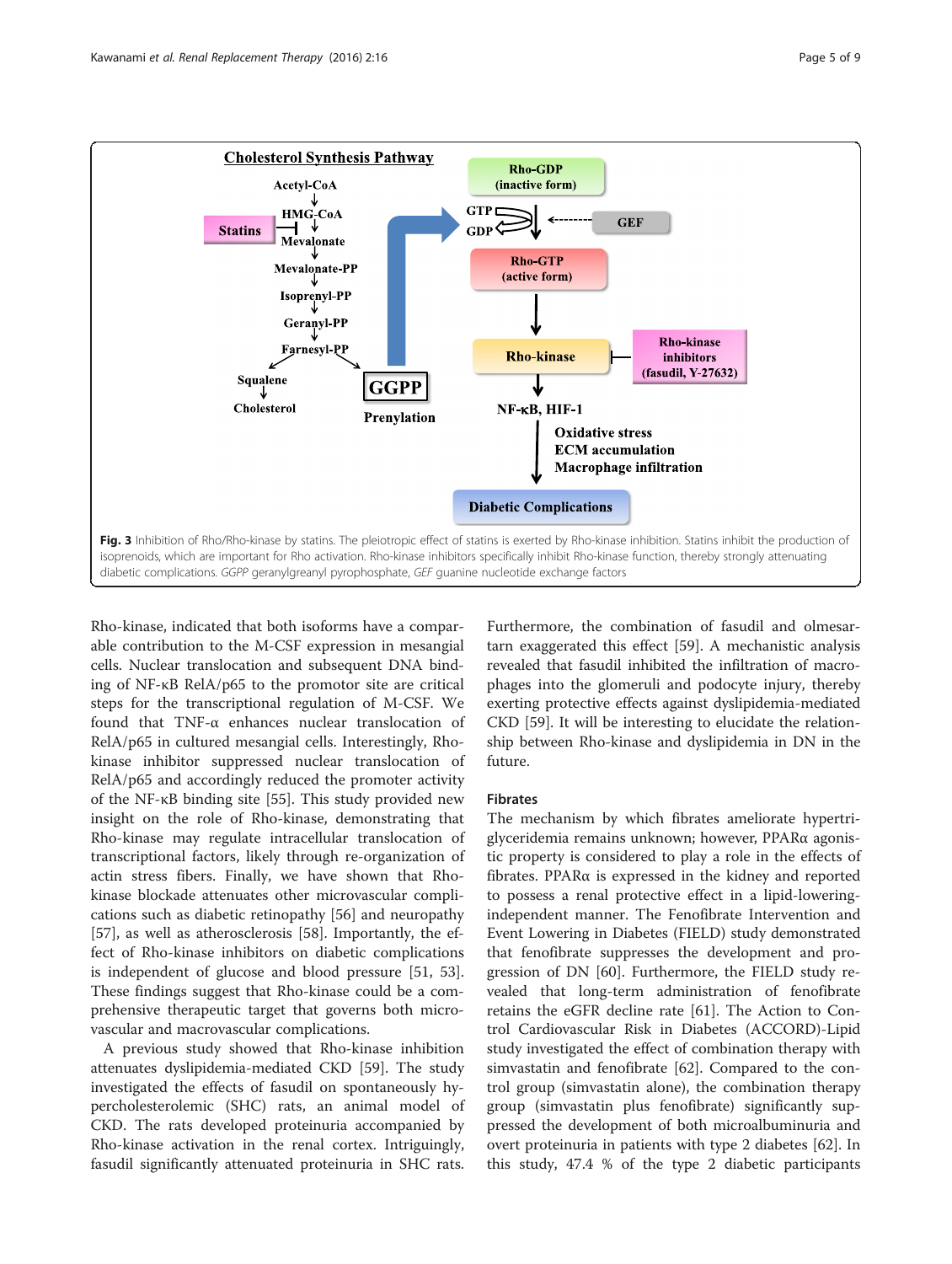showed a ≥20 % increase in serum creatinine levels from baseline after the initiation of fenofibrate therapy. However, this increase was reversible and there was no residual loss of eGFR over 5 years [\[63](#page-8-0)]. On the other hand, 24.6 % of the participants had no increase in serum creatinine levels [\[63](#page-8-0)]. Of note, the participants with no increase in serum creatinine levels after the initiation of fenofibrate therapy appeared to have a lower degree of renal function loss over 5 years of therapy in comparison to the patients who received a placebo [\[63](#page-8-0)]. Taken together, these results indicate that fenofibrate has protective effects against DN. However, it has been reported that serum creatine levels are increased or unchanged after fenofibrate treatment [\[64](#page-8-0)–[66\]](#page-8-0). Although fenofibrate treatment has been reported to alter the renal hemodynamics [[67\]](#page-8-0) and induce the secretion of creatinine from the renal tubules [[68](#page-8-0)], the precise mechanisms by which fenofibrate increases the serum creatinine levels are not fully understood.

Interestingly, bezafibrate has been shown to improve glucose metabolism in diabetic individuals [\[69](#page-8-0)]. In this study, dyslipidemic patients with diabetes were administered bezafibrate along with anti-diabetic agents. A 24 week administration of bezafibrate resulted in a significant reduction in the HbA1c levels [\[69](#page-8-0)]. In relation to enhancement of β-oxidation of fatty acid by bezafibrate, two potential mechanisms have been raised according to these observations. First, bezafibrate improves fatty acid accumulation in β cells, thereby improving insulin secretion. Second, fat accumulation in the liver and muscles are reduced by bezafibrate [\[69, 70\]](#page-8-0). Such effect of fibrates regarding the improvement in lipotoxicity and insulin resistance may be beneficial for DN.

#### Ezetimibe

Ezetimibe is an inhibitor of a cholesterol transporter in the small intestine (NPC1L1). The Study of Heart and Renal Protection (SHARP) investigated the efficacy and safety of ezetimibe in 9270 patients with CKD (including 3203 patients on dialysis) [\[71\]](#page-8-0). In this study, the patients were randomized into the control and simvastatinezetimibe combination therapy groups. A significant reduction in LDL-C was observed in the simvastatinezetimibe group. Simvastatin-ezetimibe combination therapy also reduced atherosclerosis-related events by 17 % in comparison to patients who received a placebo. The combination of ezetimibe and simvastatin did not worsen the renal function [\[71\]](#page-8-0). SHARP is the first study to demonstrate that combination of a statin and ezetimibe is effective in preventing atherosclerosis-associated vascular events without adverse effect on the kidney in patients with CKD. In SHARP, the effects of simvastatinezetimibe combination therapy on CKD progression in 6245 non-dialyzed CKD patients were also analyzed

[[72\]](#page-8-0). More than 60 % of the patients in the study had advanced CKD (eGFR of <30 ml/min/1.73 m<sup>2</sup>) and 15 % of patients had DN [\[72](#page-8-0)]. Simvastatin-ezetimibe combination therapy was not associated with a significant change in the incidence of ESRD, while it doubled the baseline creatinine level and led to a decline in the eGFR rate in comparison to patients who received a placebo [[72\]](#page-8-0). These findings indicate that in CKD patients, therapy to lower LDL-C prevents atherosclerotic disease but not the progression of renal disease. To date, SHARP is the largest trial to examine the effects of lipid-lowering therapy in patients with advanced CKD. Further studies will be required to elucidate whether lipid-lowering therapy has preventive effects against the progression of early stage DN. SHARP provided evidence that CKD patients should be indicated for lipid-lowering therapy to prevent atherosclerotic events, regardless of their stage of CKD.

#### PUFAs

The long-chain polyunsaturated fatty acids (PUFAs) consist of omega-6 PUFAs (e.g., arachidonic acid (AA)) and omega-3 PUFAs (e.g., eicosapentaenoic acid (EPA) and docosahexaenoic acid (DHA)). Omega-6 PUFAs are absorbed through the consumption of plant oils such as canola, which is rich in linoleic acid, and omega-3 PUFAs (EPA and DHA) are absorbed through fish consumption. Among them, fish-oil-derived long-chain omega-3 PUFAs have been shown to attenuate glomerulosclerosis and albuminuria in several investigations on experimental DN [[73](#page-8-0)–[75](#page-8-0)]. Hasegawa et al. reported that an intraperitoneal infusion of ethyl-EPA significantly decreased albuminuria along with inhibition of glomerulosclerosis in KKAy/Ta mice, a model of type 2 diabetes [[73\]](#page-8-0). A mechanistic analysis showed that these observations were mediated by the anti-inflammatory and antioxidative stress effects of EPA [\[74](#page-8-0)].

A retrospective analysis from the Diabetes Control and Complications Trial (DCCT) revealed that the dietary intake of long-chain omega-3 PUFAs is inversely associated with the degree, but not with the incidence, of albuminuria in type 1 diabetes [\[76\]](#page-8-0). A cross-sectional analysis investigating the association between fish consumption and microalbuminuria with or without diabetes has been performed [\[77](#page-8-0)]. It demonstrated that no significant association was detected between fish consumption and the incidence of microalbuminuria in patients with or without diabetes, but importantly, diabetic patients that consumed more than two portions of fish a week showed a lower risk for macroalbuminuria than those who consumed less than one portion a week [\[77](#page-8-0)]. These epidemiologic studies suggest the potential favorable effect of long-chain omega-3 PUFAs on DN. However, clinical interventional studies investigating the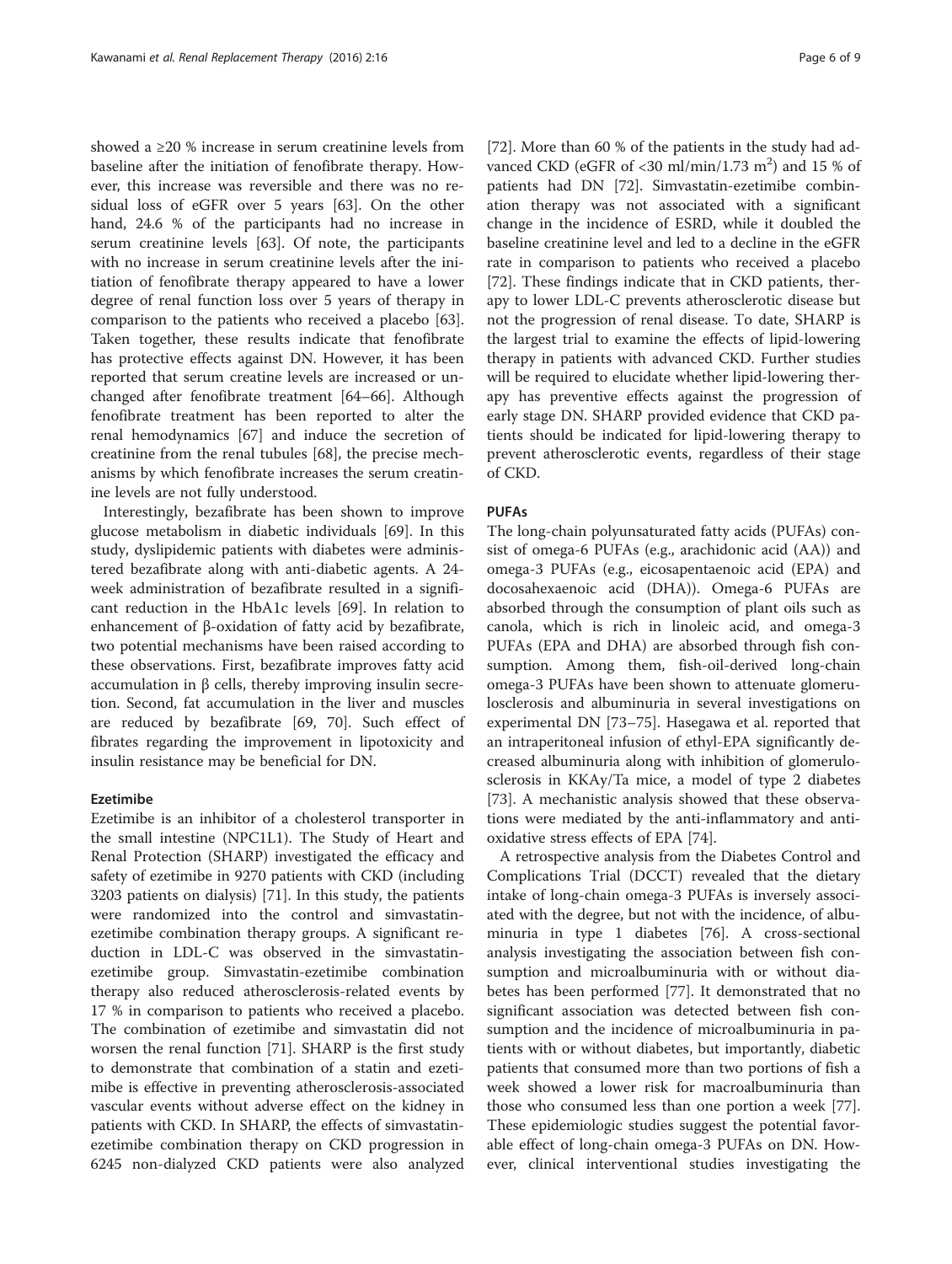<span id="page-6-0"></span>effect of PUFAs on DN yielded inconsistent findings. Two studies which investigated the effect of long-chain omega-3 PUFAs supplementation on albuminuria in patients with type 1 diabetes failed to show a significant reduction in albuminuria [\[78](#page-8-0), [79\]](#page-8-0). In contrast, EPA supplementation resulted in a significant reduction in albuminuria in Japanese patients with type 1 and type 2 diabetes [\[80](#page-8-0), [81\]](#page-8-0). Racial disparities may be involved in these discrepancies, as it has been suggested that the response to long-chain omega-3 fatty acid or fish consumption may differ between Western and Asian populations [\[82](#page-8-0)]. Taken together, further clinical studies are required to determine the effect of PUFA consumption and supplementations on DN.

### End-stage renal failure and lipid-lowering therapy

The effect of lipid-lowering therapy on the prevention of cardiovascular events has been established in patients with moderate CKD. A meta-analysis indicated that the effectiveness of statins is independent of moderate impairment of the eGFR [[83\]](#page-8-0). In contrast, evidence is lacking regarding the usefulness of statins in ESRD. The Deutsche Diabetes Dialyse Studie (4D; the German Diabetes Dialysis Study) investigated whether atorvastatin may affect cardiovascular events in type 2 diabetic patients on hemodialysis [[84](#page-8-0)]. After a 4-year follow-up, atorvastatin reduced the LDL-C level by approximately 40 % but failed to improve cardiovascular events [\[84\]](#page-8-0). The AURORA trial (A Study to Evaluate the Use of Rosuvastatin in Subjects on Regular Hemodialysis: An Assessment of Survival and Cardiovascular Events) obtained similar results [[85](#page-8-0)]. Rosuvastatin significantly reduced the LDL-C levels, but it was not able to inhibit cardiovascular events [\[85\]](#page-8-0). However, a sub-analysis of the AURORA trial demonstrated that rosuvastatin reduced cardiovascular events (32 % reduction compared to control) in patients with diabetes on hemodialysis [[86](#page-8-0)]. On the other hand, statin therapy failed to show secondary prevention of cardiovascular events in the Swedish Web-system for Enhancement and Development of Evidence-based care in Heart disease Evaluated According to Recommended Therapies (SWEDEHEART) study [[87](#page-8-0)]. In this study, statin therapy was initiated at discharge to patients who were hospitalized due to newonset myocardial infarction. During a 1-year follow-up, statin use significantly inhibited cardiac death in patients with an eGFR (ml/min/1.73  $m<sup>2</sup>$ ) of 15 and over. Statin use at discharge was associated with an improved 1-year survival of patients with mild-to-severe renal insufficiency. However, this effect was attenuated in patients with ESRD [[87](#page-8-0)]. Taken together, evidence has not yet been established for statin use in preventing cardiovascular disease in ESRD patients. Further studies are required to investigate whether the presence of diabetes affects the effectiveness of statin use in ESRD.

#### **Conclusions**

Dyslipidemia is an important therapeutic target in the treatment of diabetes. Furthermore, DN accelerates abnormal lipoprotein metabolism, which causes the progression of DN as well as cardiovascular disease. Statin use should be considered for patients with DN to prevent cardiovascular events and renal impairment. However, further evidence is required to establish the benefits of statin use in patients with ESRD.

There is growing evidence that Rho-kinase plays a key role in the development and progression of DN. Statins inhibit Rho-kinase activation, which may be responsible for the pleiotropic effects of statins. Our recent findings raise the possibility that the use of Rho-kinase inhibitors along with statins provides a more potent and specific protective effect on DN.

Lipid-lowering therapy other than statins, such as fibrate, is also important. However, it should be noted that the combination of statin and fibrate is contraindicated for patients with moderate to severe renal impairment. The clinical background of each patient should be taken into account before starting lipid-lowering therapy.

#### Competing interests

The authors declare that they have no competing interests.

#### Authors' contributions

DK planned the study, searched the literature, and wrote the manuscript. KM assisted in the manuscript preparation. KU helped with editing of the manuscript, critical revision of the manuscript for important intellectual content. All authors read and approved the final manuscript.

#### Acknowledgements

This work was supported by a Grant-in-Aid for Scientific Research from the Japan Society for the Promotion of Science (to K.U. and D.K.), Takeda Science Foundation (to D.K.), Banyu Foundation International (to D.K.), and the Uehara Memorial Foundation (to D.K. and K.M.).

#### Received: 12 January 2016 Accepted: 15 February 2016 Published online: 02 May 2016

#### References

- 1. Adler AI, Stevens RJ, Manley SE, Bilous RW, Cull CA, Holman RR. Development and progression of nephropathy in type 2 diabetes: the United Kingdom Prospective Diabetes Study (UKPDS 64). Kidney Int. 2003;63(1):225–32. doi[:10.1046/j.1523-1755.2003.00712.x.](http://dx.doi.org/10.1046/j.1523-1755.2003.00712.x)
- Rutledge JC, Ng KF, Aung HH, Wilson DW. Role of triglyceride-rich lipoproteins in diabetic nephropathy. Nat Rev Nephrol. 2010;6(6):361–70. doi[:10.1038/nrneph.2010.59.](http://dx.doi.org/10.1038/nrneph.2010.59)
- 3. Hirano T. Abnormal lipoprotein metabolism in diabetic nephropathy. Clin Exp Nephrol. 2014;18(2):206–9. doi[:10.1007/s10157-013-0880-y](http://dx.doi.org/10.1007/s10157-013-0880-y).
- 4. Chehade JM, Gladysz M, Mooradian AD. Dyslipidemia in type 2 diabetes: prevalence, pathophysiology, and management. Drugs. 2013;73(4):327–39. doi[:10.1007/s40265-013-0023-5](http://dx.doi.org/10.1007/s40265-013-0023-5).
- 5. Jacobs MJ, Kleisli T, Pio JR, Malik S, L'Italien GJ, Chen RS, et al. Prevalence and control of dyslipidemia among persons with diabetes in the United States. Diabetes Res Clin Pract. 2005;70(3):263–9. doi[:10.1016/](http://dx.doi.org/10.1016/j.diabres.2005.03.032) [j.diabres.2005.03.032](http://dx.doi.org/10.1016/j.diabres.2005.03.032).
- 6. U.K. Prospective Diabetes Study 27. Plasma lipids and lipoproteins at diagnosis of NIDDM by age and sex. Diabetes Care. 1997;20(11):1683–7. [http://care.diabetesjournals.org/content/20/11/1683.](http://care.diabetesjournals.org/content/20/11/1683)
- 7. Kannel WB. Lipids, diabetes, and coronary heart disease: insights from the Framingham Study. Am Heart J. 1985;110(5):1100–7.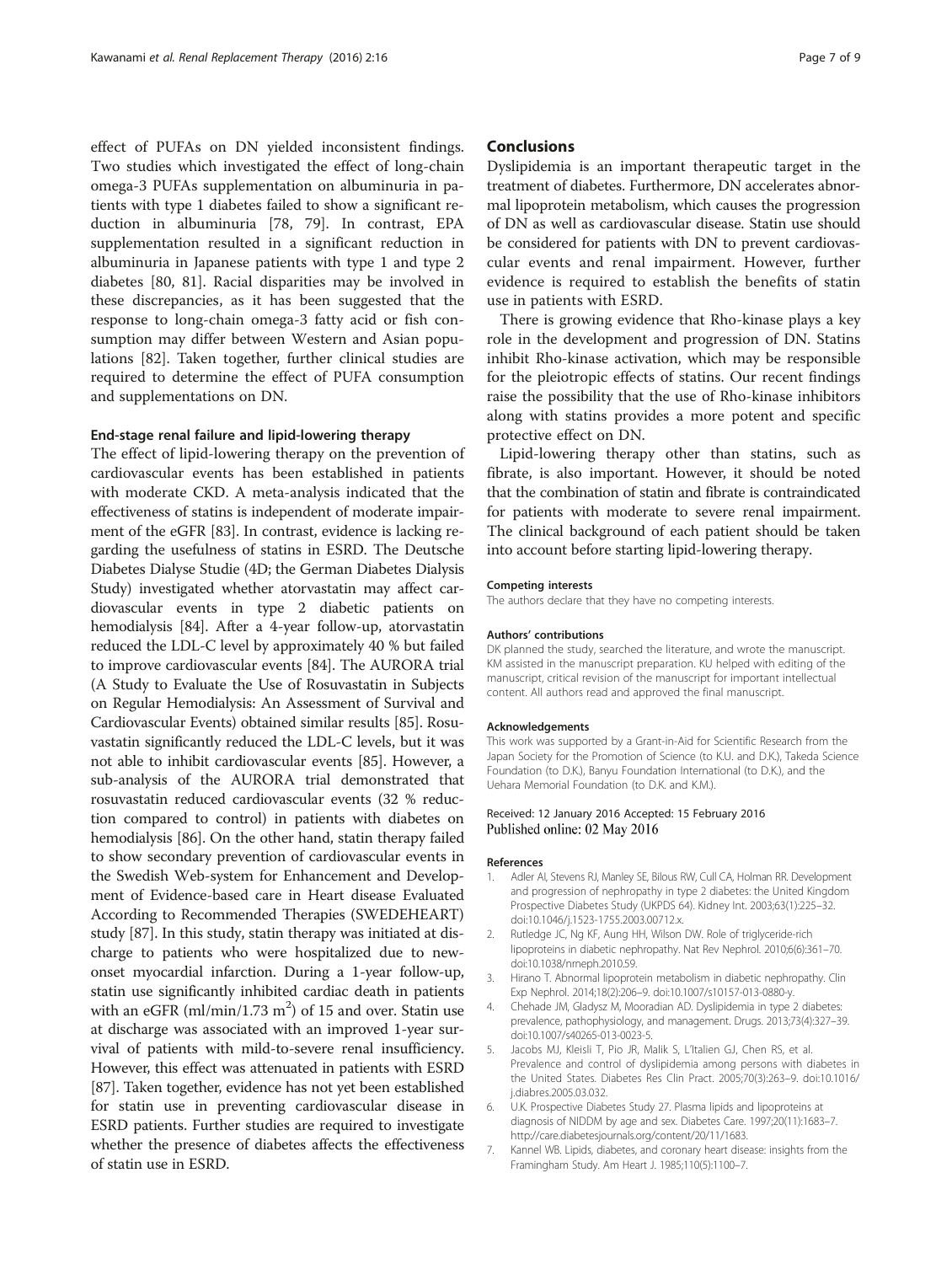- <span id="page-7-0"></span>8. Parish S, Offer A, Clarke R, Hopewell JC, Hill MR, Otvos JD, et al. Lipids and lipoproteins and risk of different vascular events in the MRC/BHF Heart Protection Study. Circulation. 2012;125(20):2469–78. doi:[10.1161/](http://dx.doi.org/10.1161/CIRCULATIONAHA.111.073684) [CIRCULATIONAHA.111.073684](http://dx.doi.org/10.1161/CIRCULATIONAHA.111.073684).
- 9. Mooradian AD. Dyslipidemia in type 2 diabetes mellitus. Nat Clin Pract Endocrinol Metab. 2009;5(3):150–9. doi[:10.1038/ncpendmet1066.](http://dx.doi.org/10.1038/ncpendmet1066)
- 10. Pollare T, Vessby B, Lithell H. Lipoprotein lipase activity in skeletal muscle is related to insulin sensitivity. Arterioscler Thromb. 1991;11(5):1192–203.
- 11. Hayashi T, Hirano T, Taira T, Tokuno A, Mori Y, Koba S, et al. Remarkable increase of apolipoprotein B48 level in diabetic patients with end-stage renal disease. Atherosclerosis. 2008;197(1):154–8. doi[:10.1016/j.atherosclerosis.2007.03.015.](http://dx.doi.org/10.1016/j.atherosclerosis.2007.03.015)
- 12. Svensson M, Eriksson JW. Insulin resistance in diabetic nephropathy—cause or consequence? Diabetes Metab Res Rev. 2006;22(5):401–10. doi:[10.1002/](http://dx.doi.org/10.1002/dmrr.648) [dmrr.648.](http://dx.doi.org/10.1002/dmrr.648)
- 13. Bonnet F, Cooper ME. Potential influence of lipids in diabetic nephropathy: insights from experimental data and clinical studies. Diabetes Metab. 2000;26(4):254–64.
- 14. Bouillet B, Gautier T, Blache D, Pais de Barros JP, Duvillard L, Petit JM, et al. Glycation of apolipoprotein C1 impairs its CETP inhibitory property: pathophysiological relevance in patients with type 1 and type 2 diabetes. Diabetes Care. 2014;37(4):1148–56. doi[:10.2337/dc13-1467.](http://dx.doi.org/10.2337/dc13-1467)
- 15. Kimura H, Miyazaki R, Imura T, Masunaga S, Suzuki S, Gejyo F, et al. Hepatic lipase mutation may reduce vascular disease prevalence in hemodialysis patients with high CETP levels. Kidney Int. 2003;64(5):1829–37. doi:[10.1046/j.](http://dx.doi.org/10.1046/j.1523-1755.2003.00285.x) [1523-1755.2003.00285.x](http://dx.doi.org/10.1046/j.1523-1755.2003.00285.x).
- 16. Vaziri ND. Dyslipidemia of chronic renal failure: the nature, mechanisms, and potential consequences. Am J Physiol Renal Physiol. 2006;290(2):F262–72. doi[:10.1152/ajprenal.00099.2005.](http://dx.doi.org/10.1152/ajprenal.00099.2005)
- 17. Mooradian AD, Haas MJ, Wehmeier KR, Wong NC. Obesity-related changes in high-density lipoprotein metabolism. Obesity. 2008;16(6):1152–60. doi:[10.1038/oby.2008.202.](http://dx.doi.org/10.1038/oby.2008.202)
- 18. Mooradian AD, Haas MJ, Wong NC. Transcriptional control of apolipoprotein A-I gene expression in diabetes. Diabetes. 2004;53(3):513–20.
- 19. Wellmann KF, Volk BW. Renal changes in experimental hypercholesterolemia in normal and in subdiabetic rabbits. II. Long term studies. Lab Invest. 1971;24(2):144–55.
- 20. Utsunomiya K, Ohta H, Kurata H, Tajima N, Isogai Y. The effect of macrophage colony-stimulating factor (M-CSF) on the progression of lipid-induced nephrotoxicity in diabetic nephropathy. J Diabetes Complicat. 1995;9(4):292–5.
- 21. Hammad SM, Hazen-Martin DJ, Sohn M, Eldridge L, Powell-Braxton L, Won W, et al. Nephropathy in a hypercholesterolemic mouse model with streptozotocin-induced diabetes. Kidney Blood Press Res. 2003;26(5-6):351–61. doi[:10.1159/000073942.](http://dx.doi.org/10.1159/000073942)
- 22. Kasiske BL, O'Donnell MP, Cleary MP, Keane WF. Treatment of hyperlipidemia reduces glomerular injury in obese Zucker rats. Kidney Int. 1988;33(3):667–72.
- 23. Wheeler DC, Fernando RL, Gillett MP, Zaruba J, Persaud J, Kingstone D, et al. Characterisation of the binding of low-density lipoproteins to cultured rat mesangial cells. Nephrol Dial Transplant. 1991;6(10):701–8.
- 24. Grone HJ, Walli AK, Grone E, Kramer A, Clemens MR, Seidel D. Receptor mediated uptake of apo B and apo E rich lipoproteins by human glomerular epithelial cells. Kidney Int. 1990;37(6):1449–59.
- 25. Quaschning T, Koniger M, Kramer-Guth A, Greiber S, Pavenstadt H, Nauck M, et al. Receptor-mediated lipoprotein uptake by human glomerular cells: comparison with skin fibroblasts and HepG2 cells. Nephrol Dial Transplant. 1997;12(12):2528–36.
- 26. Kramer A, Nauck M, Pavenstadt H, Schwedler S, Wieland H, Schollmeyer P, et al. Receptor-mediated uptake of IDL and LDL from nephrotic patients by glomerular epithelial cells. Kidney Int. 1993;44(6):1341–51.
- 27. Nishida Y, Oda H, Yorioka N. Effect of lipoproteins on mesangial cell proliferation. Kidney Int Suppl. 1999;71:S51–3.
- 28. Eiselein L, Wilson DW, Lame MW, Rutledge JC. Lipolysis products from triglyceride-rich lipoproteins increase endothelial permeability, perturb zonula occludens-1 and F-actin, and induce apoptosis. Am J Physiol Heart Circ Physiol. 2007;292(6):H2745–53. doi[:10.1152/ajpheart.00686.2006.](http://dx.doi.org/10.1152/ajpheart.00686.2006)
- 29. Schlondorff D. Cellular mechanisms of lipid injury in the glomerulus. Am J Kidney Dis. 1993;22(1):72–82.
- 30. Nosadini R, Tonolo G. Role of oxidized low density lipoproteins and free fatty acids in the pathogenesis of glomerulopathy and tubulointerstitial lesions in type 2 diabetes. Nutr Metab Cardiovasc Dis. 2011;21(2):79–85. doi[:10.1016/j.numecd.2010.10.002.](http://dx.doi.org/10.1016/j.numecd.2010.10.002)
- 31. Kamanna VS, Pai R, Roh DD, Kirschenbaum MA. Oxidative modification of low-density lipoprotein enhances the murine mesangial cell cytokines associated with monocyte migration, differentiation, and proliferation. Lab Invest. 1996;74(6):1067–79.
- 32. Ishigaki N, Yamamoto T, Shimizu Y, Kobayashi K, Yatoh S, Sone H, et al. Involvement of glomerular SREBP-1c in diabetic nephropathy. Biochem Biophys Res Commun. 2007;364(3):502–8. doi[:10.1016/j.bbrc.2007.10.038](http://dx.doi.org/10.1016/j.bbrc.2007.10.038).
- 33. Kuwabara T, Mori K, Mukoyama M, Kasahara M, Yokoi H, Saito Y, et al. Exacerbation of diabetic nephropathy by hyperlipidaemia is mediated by Toll-like receptor 4 in mice. Diabetologia. 2012;55(8):2256–66. doi[:10.1007/s00125-012-2578-1.](http://dx.doi.org/10.1007/s00125-012-2578-1)
- 34. Brown MS, Goldstein JL. The SREBP pathway: regulation of cholesterol metabolism by proteolysis of a membrane-bound transcription factor. Cell. 1997;89(3):331–40.
- 35. Nieuwdorp M, Meuwese MC, Vink H, Hoekstra JB, Kastelein JJ, Stroes ES. The endothelial glycocalyx: a potential barrier between health and vascular disease. Curr Opin Lipidol. 2005;16(5):507–11.
- 36. Nieuwdorp M, Meuwese MC, Mooij HL, Ince C, Broekhuizen LN, Kastelein JJ, et al. Measuring endothelial glycocalyx dimensions in humans: a potential novel tool to monitor vascular vulnerability. J Appl Physiol. 2008;104(3):845–52. doi:[10.1152/japplphysiol.00440.2007](http://dx.doi.org/10.1152/japplphysiol.00440.2007).
- 37. Ramasamy R, Yan SF, Herold K, Clynes R, Schmidt AM. Receptor for advanced glycation end products: fundamental roles in the inflammatory response: winding the way to the pathogenesis of endothelial dysfunction and atherosclerosis. Ann N Y Acad Sci. 2008;1126:7–13. doi[:10.1196/annals.1433.056.](http://dx.doi.org/10.1196/annals.1433.056)
- 38. Iacobini C, Menini S, Ricci C, Scipioni A, Sansoni V, Mazzitelli G, et al. Advanced lipoxidation end-products mediate lipid-induced glomerular injury: role of receptor-mediated mechanisms. J Pathol. 2009;218(3):360–9. doi[:10.1002/path.2536.](http://dx.doi.org/10.1002/path.2536)
- 39. Douglas K, O'Malley PG, Jackson JL. Meta-analysis: the effect of statins on albuminuria. Ann Intern Med. 2006;145(2):117–24.
- 40. Koya D, Campese VM. Statin use in patients with diabetes and kidney disease: the Japanese experience. J Atheroscler Thromb. 2013;20(5):407–24.
- 41. Sasaki T, Kurata H, Nomura K, Utsunomiya K, Ikeda Y. Amelioration of proteinuria with pravastatin in hypercholesterolemic patients with diabetes mellitus. Jpn J Med. 1990;29(2):156–63.
- 42. Athyros VG, Elisaf M, Papageorgiou AA, Symeonidis AN, Pehlivanidis AN, Bouloukos VI, et al. Effect of statins versus untreated dyslipidemia on serum uric acid levels in patients with coronary heart disease: a subgroup analysis of the GREek Atorvastatin and Coronary-heart-disease Evaluation (GREACE) study. Am J Kidney Dis. 2004;43(4):589–99.
- 43. Tonelli M, Keech A, Shepherd J, Sacks F, Tonkin A, Packard C, et al. Effect of pravastatin in people with diabetes and chronic kidney disease. J Am Soc Nephrol. 2005;16(12):3748–54. doi[:10.1681/ASN.2005070779](http://dx.doi.org/10.1681/ASN.2005070779).
- 44. Shepherd J, Kastelein JJ, Bittner V, Deedwania P, Breazna A, Dobson S, et al. Effect of intensive lipid lowering with atorvastatin on renal function in patients with coronary heart disease: the Treating to New Targets (TNT) study. Clin J Am Soc Nephrol. 2007;2(6):1131–9. doi[:10.2215/CJN.04371206.](http://dx.doi.org/10.2215/CJN.04371206)
- 45. Colhoun HM, Betteridge DJ, Durrington PN, Hitman GA, Neil HA, Livingstone SJ, et al. Effects of atorvastatin on kidney outcomes and cardiovascular disease in patients with diabetes: an analysis from the Collaborative Atorvastatin Diabetes Study (CARDS). Am J Kidney Dis. 2009;54(5):810–9. doi[:10.1053/j.ajkd.2009.03.022](http://dx.doi.org/10.1053/j.ajkd.2009.03.022).
- 46. Zhou Q, Gensch C, Liao JK. Rho-associated coiled-coil-forming kinases (ROCKs): potential targets for the treatment of atherosclerosis and vascular disease. Trends Pharmacol Sci. 2011;32(3):167–73. doi:[10.1016/j.tips.2010.12.006.](http://dx.doi.org/10.1016/j.tips.2010.12.006)
- 47. Fujisawa K, Fujita A, Ishizaki T, Saito Y, Narumiya S. Identification of the Rho-binding domain of p160ROCK, a Rho-associated coiled-coil containing protein kinase. J Biol Chem. 1996;271(38):23022–8.
- 48. Adiels M, Boren J, Caslake MJ, Stewart P, Soro A, Westerbacka J, et al. Overproduction of VLDL1 driven by hyperglycemia is a dominant feature of diabetic dyslipidemia. Arterioscler Thromb Vasc Biol. 2005;25(8):1697–703. doi[:10.1161/01.ATV.0000172689.53992.25.](http://dx.doi.org/10.1161/01.ATV.0000172689.53992.25)
- 49. Schmidt A, Hall A. Guanine nucleotide exchange factors for Rho GTPases: turning on the switch. Genes Dev. 2002;16(13):1587–609. doi[:10.1101/gad.1003302.](http://dx.doi.org/10.1101/gad.1003302)
- 50. Budzyn K, Marley PD, Sobey CG. Targeting Rho and Rho-kinase in the treatment of cardiovascular disease. Trends Pharmacol Sci. 2006;27(2):97–104. doi:[10.1016/j.tips.2005.12.002](http://dx.doi.org/10.1016/j.tips.2005.12.002).